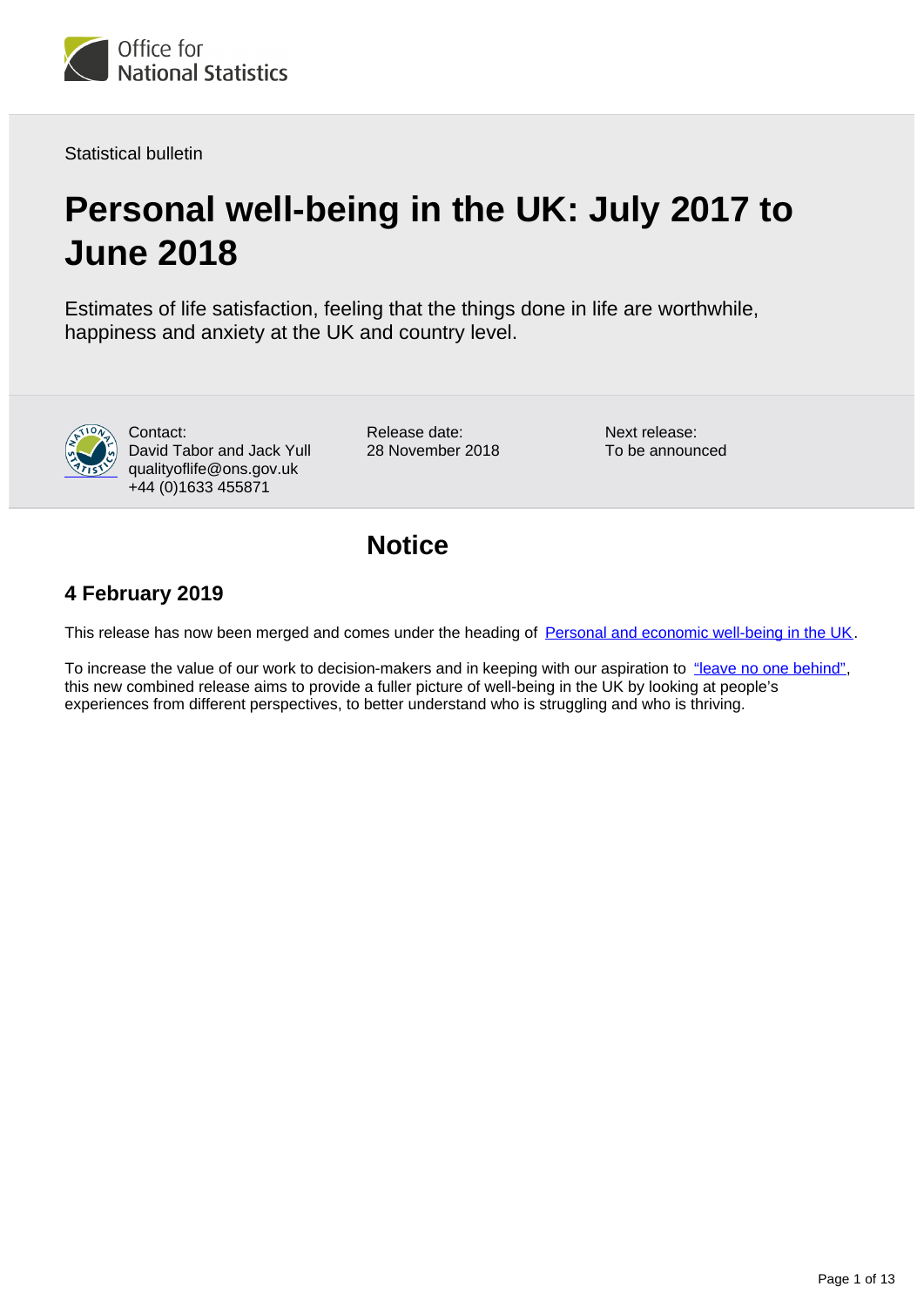## **Table of contents**

- 1. [Main points](#page-2-0)
- 2. [Things you need to know about this release](#page-2-1)
- 3. [Average ratings of personal well-being show no change from the previous year](#page-3-0)
- 4. [Fewer people report low happiness ratings, while more people report very low anxiety ratings in the UK](#page-5-0)
- 5. [How do people rate their personal well-being in the different countries of the UK?](#page-7-0)
- 6. [What may influence these results?](#page-9-0)
- 7. [Next steps](#page-10-0)
- 8. [Quality and methodology](#page-11-0)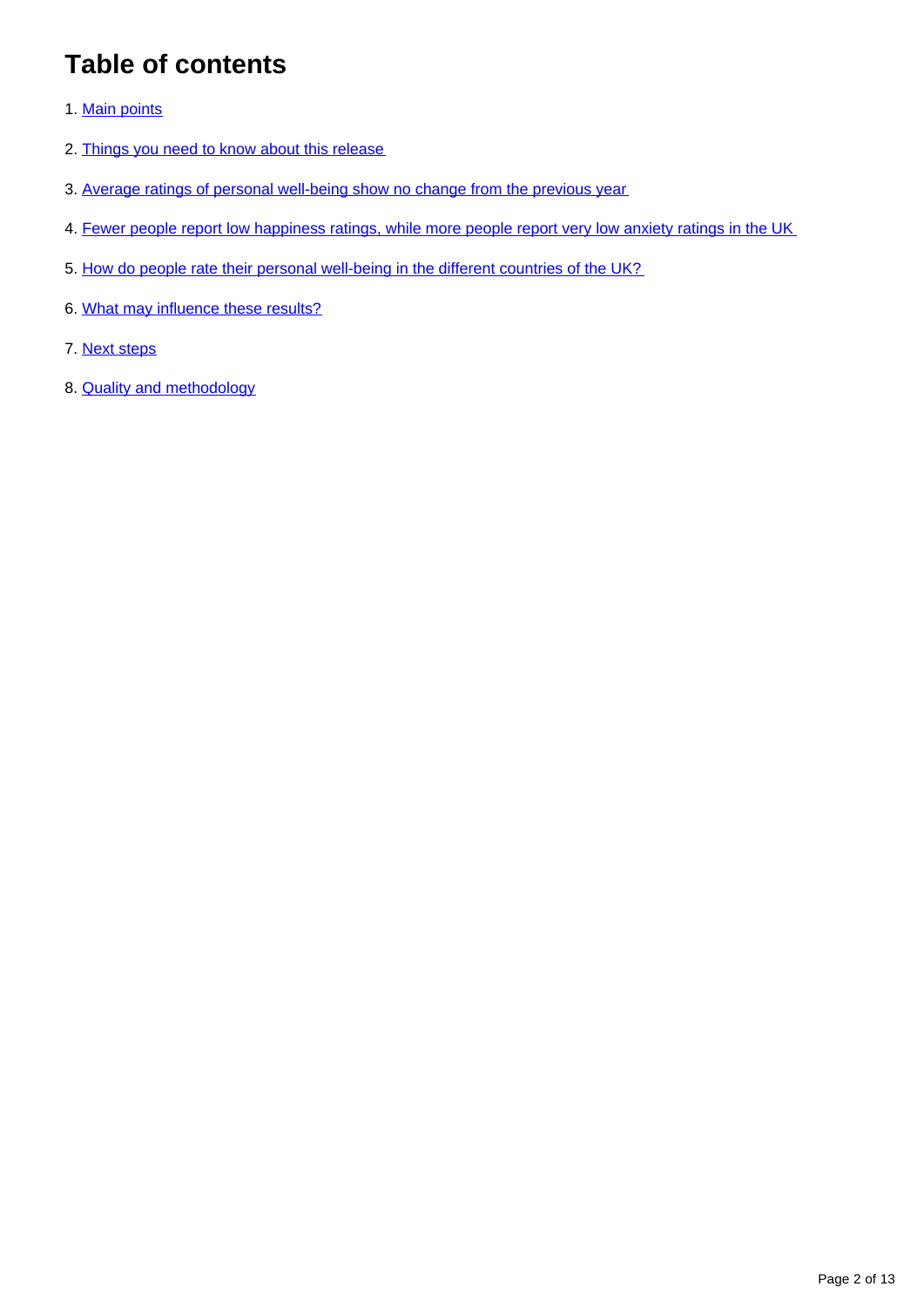## <span id="page-2-0"></span>**1 . Main points**

Between the years ending June 2017 and June 2018:

- The average life satisfaction, worthwhile, happiness and anxiety ratings showed no overall change in the UK; however, fewer people reported low happiness ratings and more people reported very low anxiety ratings.
- The proportion of people reporting very low anxiety ratings in England increased; this could be driving the improvement seen in the UK for those reporting very low levels of anxiety.
- Compared with the UK, a larger proportion of people in Wales reported "poor" personal well-being ratings across all measures.
- Compared with both the UK and the other countries, people in Northern Ireland continued to report better average ratings across all personal well-being measures.
- There were no overall changes in Scotland across the measures of personal well-being.

Between the years ending June 2012 and June 2018, for all measures of personal well-being in the UK:

- The proportion of people reporting "poor" ratings decreased.
- The proportion of those reporting "very good" ratings increased.
- "Very good" ratings rose faster than "poor" ratings", suggesting that the improvement for those people struggling the most has been slower over time.

### <span id="page-2-1"></span>**2 . Things you need to know about this release**

### **Measuring National Well-being programme**

The four personal well-being questions are included as measures for the wider Measuring National Well-being (MNW) programme. This programme began in November 2010 with the aim of developing and publishing an accepted and trusted set of National Statistics, which help people understand and monitor well-being. The statistics in this bulletin are displayed on our [well-being dashboard,](https://www.ons.gov.uk/peoplepopulationandcommunity/wellbeing/articles/measuresofnationalwellbeingdashboard/2018-09-26) which reports how the UK is doing for the different areas of life that people in the UK said matter most to their well-being.

Please see the **Quality and methodology** section for more information.

### **What factors contribute to personal well-being in the different UK countries?**

Research shows that many factors influence our quality of life and well-being. Previous analysis published in the article, [What matters most to personal well-being?](http://webarchive.nationalarchives.gov.uk/20160107113217/http:/www.ons.gov.uk/ons/rel/wellbeing/measuring-national-well-being/what-matters-most-to-personal-well-being-in-the-uk-/sty-personal-well-being.html), highlighted that, at national level, how people view their health is the most important factor related to personal well-being, followed by employment status and relationship status.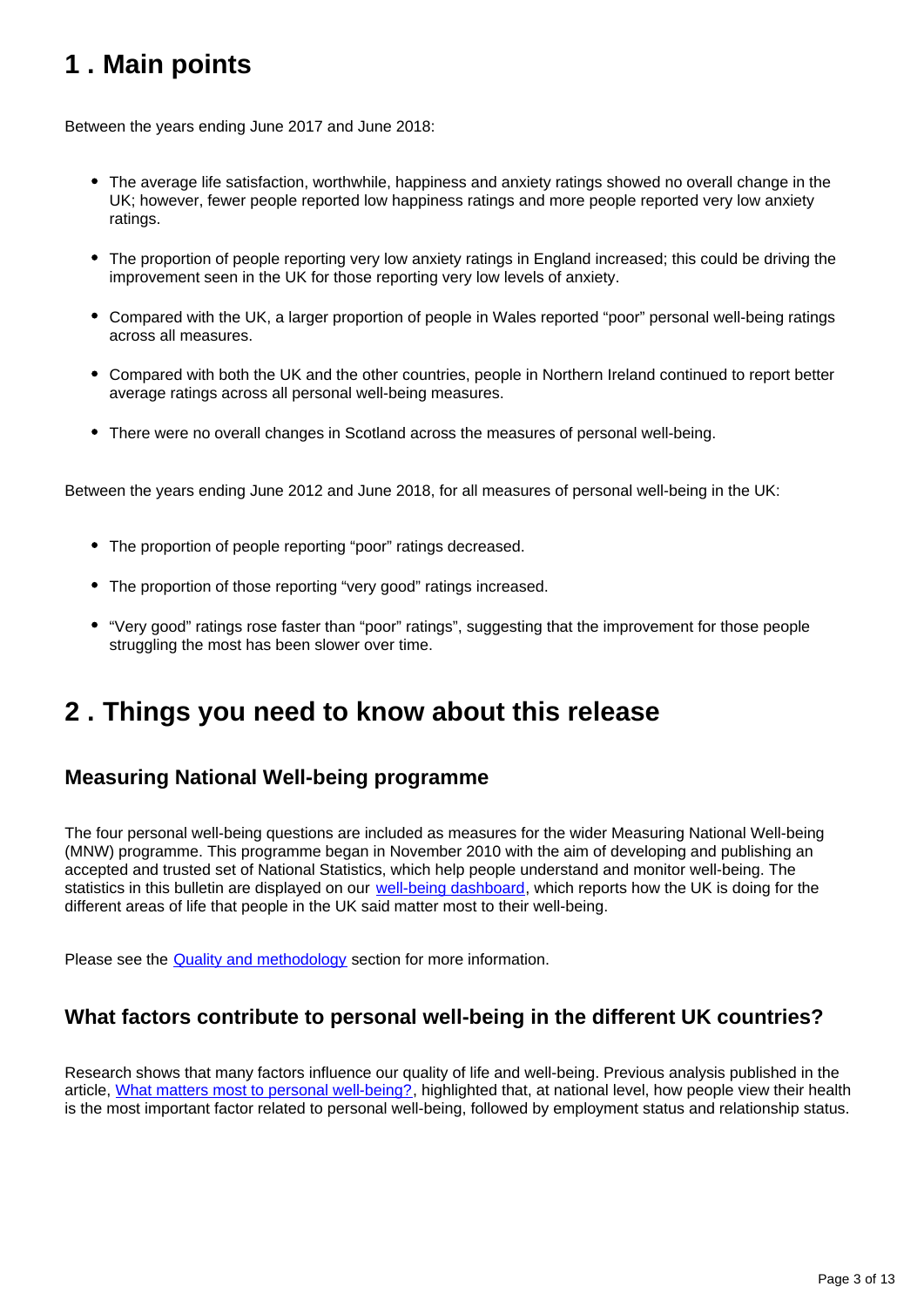Also, a wide range of local conditions can affect people's well-being. In [our previous publication](https://www.ons.gov.uk/peoplepopulationandcommunity/wellbeing/bulletins/measuringnationalwellbeing/april2017tomarch2018), we illustrated how using a well-being lens may help us look differently at local economic growth strategies and encourage decision-makers to consider what good policies for well-being might look like in their area. We hope to have provided a more holistic picture of how different aspects of each local area, both in terms of people and place, may combine to produce higher or lower well-being among local residents.

This bulletin changes the focus to consider some factors that may influence how people rate their well-being in the different UK countries. We have looked to provide some context to the personal well-being ratings in the UK in [Section 7.](https://www.ons.gov.uk/peoplepopulationandcommunity/wellbeing/bulletins/measuringnationalwellbeing/july2017tojune2018#what-may-influence-these-results) It should be noted that the personal well-being estimates included in this release are based on the most recent available data (July 2017 to June 2018), while the data for the context indicators are often from different sources with varying timeliness. However, the indicators chosen include data recent enough to provide potential links to the latest personal well-being scores across the UK. It is also important to note that we looked at indicators at a national level that may not reflect differences at a more local level for each country of the UK.

### **Your feedback and our next publications**

In February 2018, we launched a survey to gather user feedback about our personal well-being outputs.  $\overline{A}$ [summary report outlining the main findings](https://www.ons.gov.uk/peoplepopulationandcommunity/wellbeing/methodologies/personalwellbeingoutputssummaryofuserfeedback) was published in September 2018. If you would like to provide any feedback on this bulletin or any opinions for our work going forward, please contact us at qualityoflife@ons.gov.uk or complete this ongoing [feedback survey.](https://www.surveymonkey.co.uk/r/Q5PMJWV)

## <span id="page-3-0"></span>**3 . Average ratings of personal well-being show no change from the previous year**

The average (mean) ratings across the four measures of personal well-being in the year ending June 2018 were:

- 7.7 out of 10 for life satisfaction
- 7.9 out of 10 for feeling that the things done in life are worthwhile
- 7.5 out of 10 for happiness yesterday
- 2.9 out of 10 for anxiety yesterday

Comparing the years ending June 2017 and June 2018, there were no significant changes for any of the measures of personal well-being in the UK.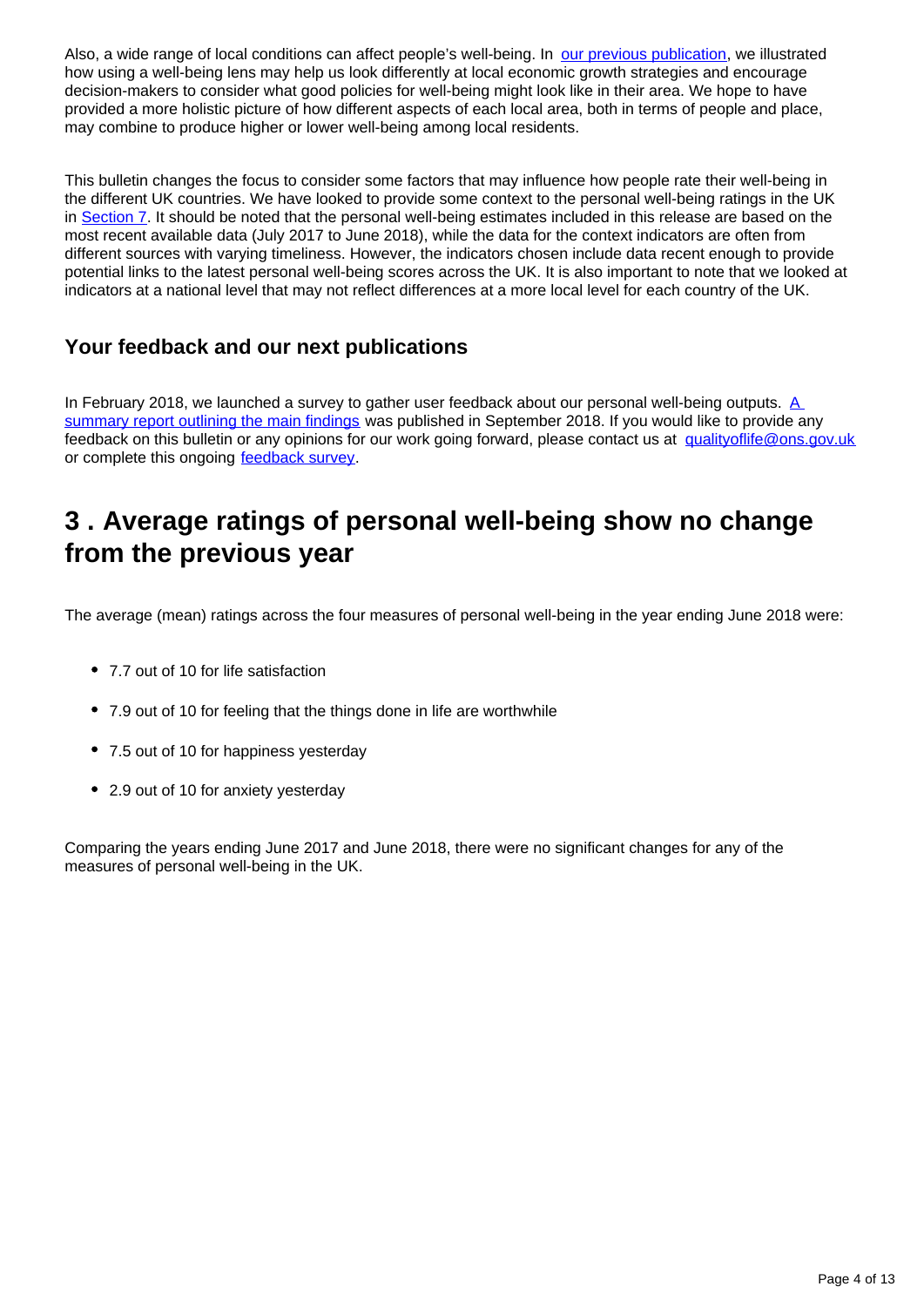#### **Figure 1a: Average life satisfaction, worthwhile and happiness ratings, year ending March 2012 to year ending June 2018**

**UK**

### Figure 1a: Average life satisfaction, worthwhile and happiness ratings, year ending March 2012 to year ending June 2018

UK



#### **Source: Annual Population Survey, Office for National Statistics**

**Notes:**

1. Chart axis does not start at 0.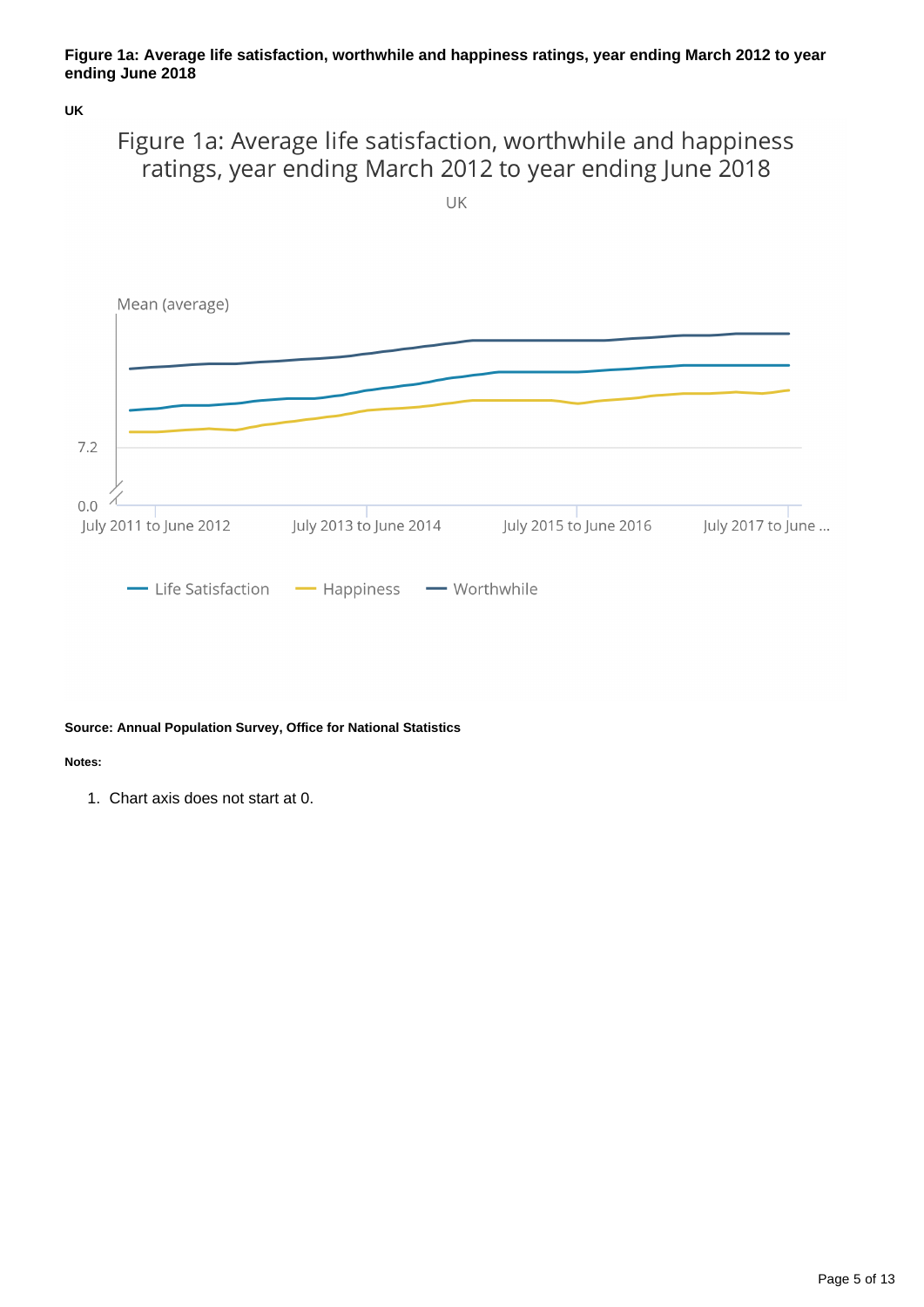#### **UK**



**Source: Annual Population Survey, Office for National Statistics**

**Notes:**

1. Chart axis does not start at 0.

## <span id="page-5-0"></span>**4 . Fewer people report low happiness ratings, while more people report very low anxiety ratings in the UK**

In addition to looking at average ratings, potential inequalities in personal well-being have also been monitored by comparing those rating each aspect of their well-being at a very high or very low level within the UK.

Between the years ending June 2017 and 2018, the proportion of respondents in the UK who reported low levels of happiness decreased from 8.48% to 8.08%, as shown in Figure 2a. Also, the proportion of people who reported very low ratings of anxiety increased from 40.09% to 40.98% in the UK over the same period (Figure 2b). This could be driven by England where there was also an increase for those reporting very low anxiety scores.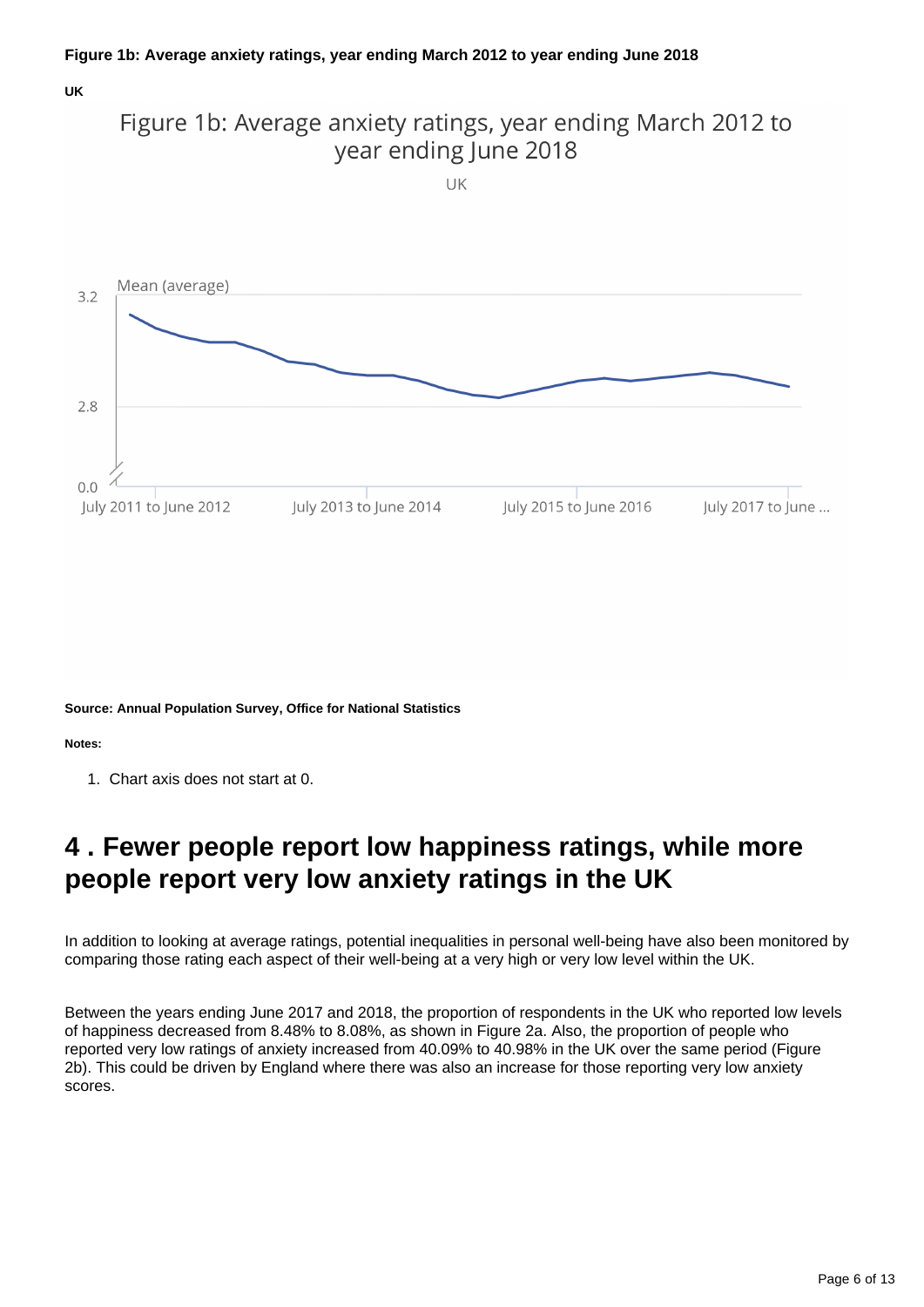In relation to the change over the last six years, the proportion of people reporting "poor" well-being (that is, low levels for life satisfaction, worthwhile and happiness ratings, and high anxiety) decreased for all measures (Figure 2a). Also, the proportion of those reporting "very good" well-being (that is, very high levels for life satisfaction, worthwhile and happiness ratings, and very low anxiety) increased for all measures since the year ending July 2012 (Figure 2b). However, the increases at the positive end of the scale are larger than the decreases at the negative end, suggesting that the improvement for those people struggling the most has been slower over time.

#### **Figure 2a: Proportion of people reporting "poor" ratings of personal well-being across the UK, years ending June 2012, June 2017 and June 2018**

Figure 2a: Proportion of people reporting & quot; poor & quot; ratings of personal well-being across the UK, years ending June 2012, June 2017 and June 2018



#### **Source: Annual Population Survey, Office for National Statistics**

#### **Notes:**

- 1. Statistically significant differences have been determined on the basis of non-overlapping confidence intervals.
- 2. "Poor" well-being refers to those providing life satisfaction, worthwhile, and happiness ratings of 0 to 4 on an 11-point scale, and anxiety ratings of 6 to 10.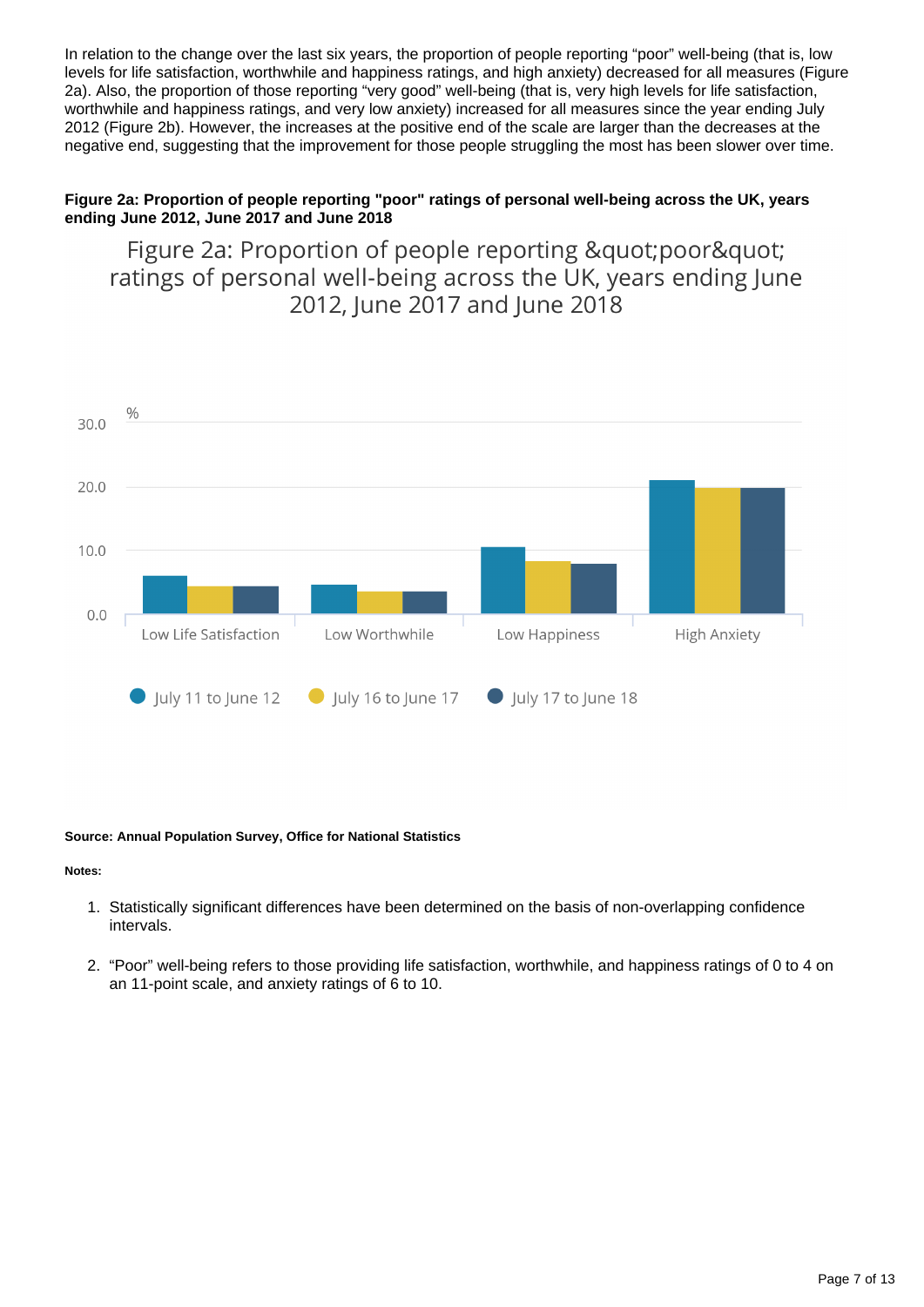#### **Figure 2b: Proportion of people reporting "very good" ratings of personal well-being in the UK, years ending June 2012, June 2017 and June 2018**

Figure 2b: Proportion of people reporting & quot; very good" ratings of personal well-being in the UK, years ending June 2012, June 2017 and June 2018



#### **Source: Annual Population Survey, Office for National Statistics**

#### **Notes:**

- 1. Chart axis does not start at 0.
- 2. Statistically significant differences have been determined on the basis of non-overlapping confidence intervals.
- 3. 'Very good' well-being refers to those providing a rating of 0-1 for anxiety and 9-10 for happiness, life satisfaction and worthwhile.

### <span id="page-7-0"></span>**5 . How do people rate their personal well-being in the different countries of the UK?**

Between the years ending June 2017 and June 2018, there were no significant changes for the average ratings of the four measures of personal well-being across the countries of the UK. This is a similar pattern to what we have seen for the UK overall.

Northern Ireland, however, continued to report the highest average life satisfaction, worthwhile and happiness ratings, and the lowest anxiety ratings, when compared with the UK and the other constituent countries of the UK.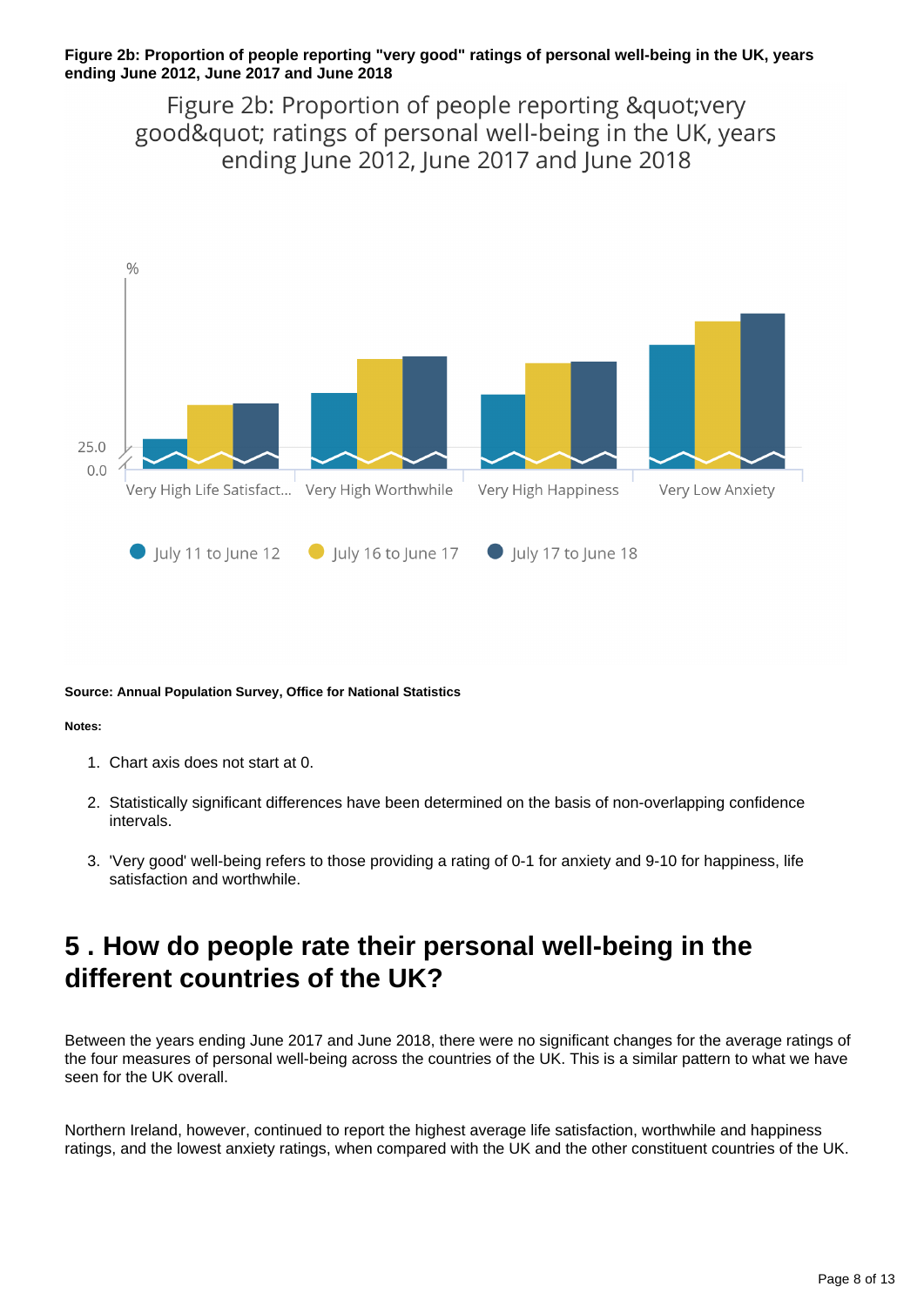In the year ending June 2018, a larger proportion of people in Wales reported low scores (0 to 4 on an 11-point scale) for all three positive measures of personal well-being compared with the UK. Wales also had more people reporting high anxiety (6 to 10 on an 11-point scale), compared with the UK (Figure 3a). However, this is not a consistent trend over time; between the years ending June 2012 and June 2018, this is the first time that Wales reported a larger proportion of people reporting "poor" well-being ratings for all three positive measures of personal well-being, and a larger proportion reporting high anxiety.

The opposite was true for Northern Ireland, where a larger proportion of people reported very high ratings for the three positive measures of personal well-being compared with the UK, as shown in Figure 3b. This is a consistent trend since the year ending June 2013. In the year ending June 2018, a larger proportion of people in Northern Ireland also reported very low levels of anxiety when compared with the average for the UK.

In the year ending June 2018, both England and Scotland generally presented proportions closer to the UK average for both "poor" and "very good" ratings of personal well-being (Figures 3a and 3b).





**Source: Annual Population Survey, Office for National Statistics**

#### **Notes:**

- 1. Estimates that are significantly different to the UK proportion are denoted with an asterisk (\*).
- 2. Statistically significant differences have been determined on the basis of non-overlapping confidence intervals.
- 3. 'Poor' well-being refers to those providing life satisfaction, worthwhile, and happiness ratings of 0 to 4 on an 11-point scale, and anxiety ratings of 6-10.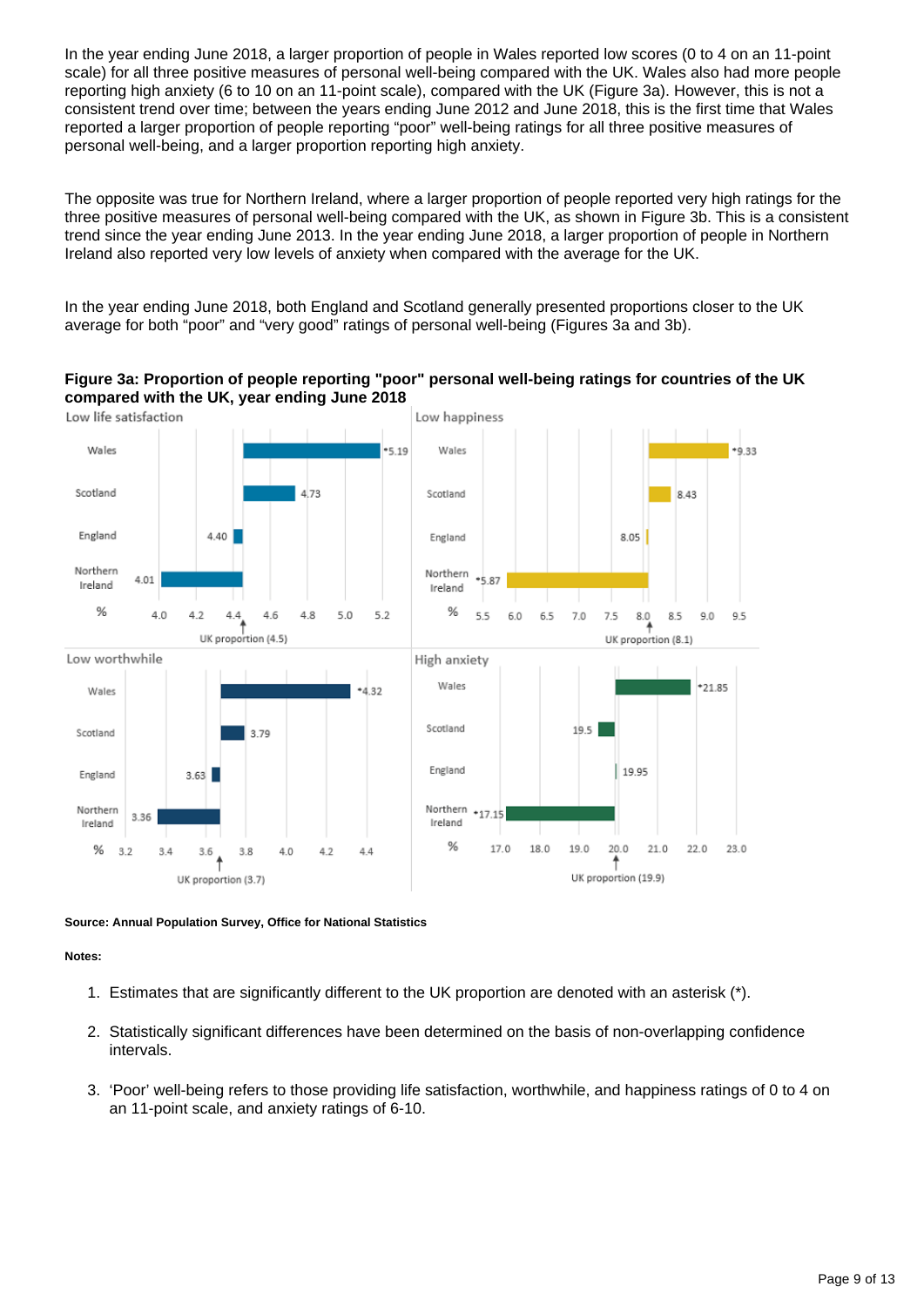#### **Figure 3b: Proportion of people reporting "very good" personal well-being ratings for countries of the UK compared with the UK, year ending June 2018**



**Source: Annual Population Survey, Office for National Statistics**

#### **Notes:**

- 1. Estimates that are significantly different to the UK proportion are denoted with an asterisk (\*).
- 2. Statistically significant differences have been determined on the basis of non-overlapping confidence intervals.
- 3. 'Very good' well-being refers to those providing a rating of 0-1 for anxiety and 9-10 for happiness, life satisfaction and worthwhile.

### <span id="page-9-0"></span>**6 . What may influence these results?**

For the latest reporting period, there was no overall change for any of the measures of personal well-being and, compared with previous years, it seems that the rate of change is beginning to level off.

Considering the negative end of the scale for personal well-being, we have seen that the proportion of respondents in the UK who reported low levels of happiness decreased, and the proportion reporting very low ratings of anxiety increased. These positive changes across the UK may be influenced by the improvement of certain economic indicators such as the unemployment rate. [Labour market figures](https://www.ons.gov.uk/employmentandlabourmarket/peopleinwork/employmentandemployeetypes/bulletins/uklabourmarket/august2018) covering the period April to June 2018 showed that the unemployment rate was at its lowest level since December 1974 to February 1975, at 4%. Also, average weekly earnings for employees in Great Britain in nominal terms (that is, not adjusted for price inflation) increased by 2.7% (excluding bonuses) compared with a year earlier.

Additionally, [Ipsos MORI research](https://www.ipsos.com/ipsos-mori/en-uk/british-are-becoming-more-positive-about-uks-economy) from May 2018 suggested that the British public are becoming more confident in the UK economy with the majority of the nation (51%) rating the economic situation as "good".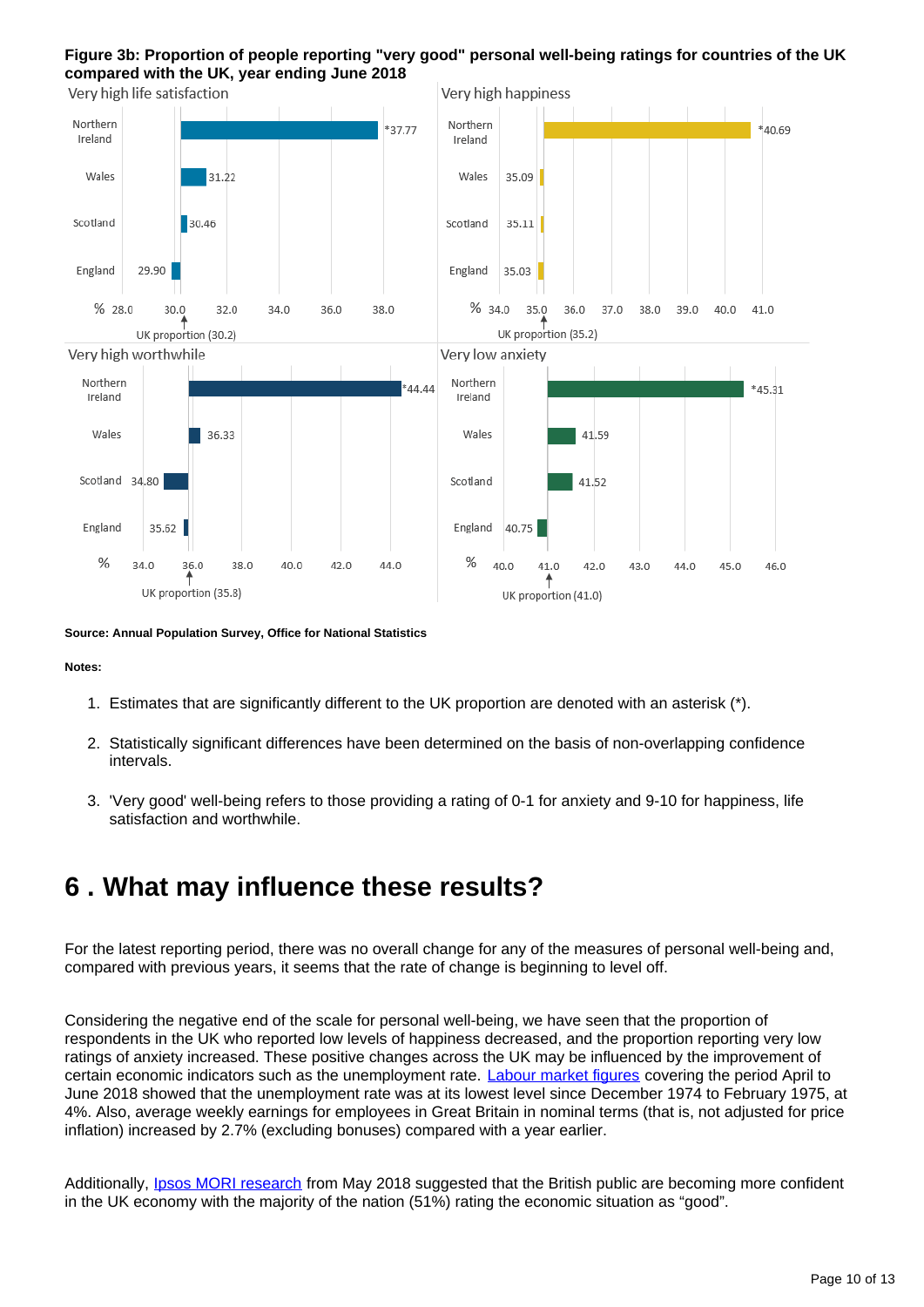Considering the [wider well-being measures](https://www.ons.gov.uk/peoplepopulationandcommunity/wellbeing/articles/measuresofnationalwellbeingdashboard/2018-09-26), we have also seen improvements over time in other factors that are [strongly associated with personal well-being](http://webarchive.nationalarchives.gov.uk/20160107113217/http:/www.ons.gov.uk/ons/rel/wellbeing/measuring-national-well-being/what-matters-most-to-personal-well-being-in-the-uk-/sty-personal-well-being.html), such as good health and being in positive relationships. For example, in 2015 to 2016, fewer people reported being in unhappy relationships and more people in the UK reported being "mostly or completely" satisfied with their general health, compared with the previous period.

### **How are the countries of the UK fairing?**

Northern Ireland presents a very positive picture in terms of personal well-being. Research has shown that strong [social connections do positively impact an individual's well-being](https://www.ncbi.nlm.nih.gov/pmc/articles/PMC1693420/). Figures show that Northern Ireland reports a stronger sense of community compared with the UK. In 2014 to 2015, when respondents were asked to rate their [sense of belonging to their neighbourhood,](https://www.ons.gov.uk/peoplepopulationandcommunity/wellbeing/articles/measuresofnationalwellbeingdashboard/2018-09-26) 68.8% of people in the UK "agreed" or "strongly agreed" that they did feel that they belonged to their neighbourhood, compared with 78.7% in Northern Ireland.

When considering average levels of personal well-being, Wales did not differ much from the UK. However, a larger proportion of people in Wales reported "poor" personal well-being ratings compared with the UK. Research from the [Organisation for Economic Co-operation and Development](https://www.oecdregionalwellbeing.org/UKL.html) (OECD) shows that Wales scores poorly in the measures of jobs and income compared with the UK. In the year ending April 2018, the [median full-time](https://www.ons.gov.uk/employmentandlabourmarket/peopleinwork/earningsandworkinghours/bulletins/annualsurveyofhoursandearnings/2018)  [weekly wage](https://www.ons.gov.uk/employmentandlabourmarket/peopleinwork/earningsandworkinghours/bulletins/annualsurveyofhoursandearnings/2018) for Wales was the second lowest across the UK, with only the North East of England falling below it.

Similarly, the [annual gross disposable household income](https://www.ons.gov.uk/economy/regionalaccounts/grossdisposablehouseholdincome/bulletins/regionalgrossdisposablehouseholdincomegdhi/1997to2016) for Wales in 2016 of £15,835 was considerably less than the UK average of £19,432. Also, considering people's subjective view of their income, the rate at which respondents in Wales reported being "mostly or completely" [satisfied with their income](https://www.ons.gov.uk/peoplepopulationandcommunity/wellbeing/articles/measuresofnationalwellbeingdashboard/2018-09-26) in 2015 to 2016 (42.1%) fell lower than the UK average of 45.6%. [Previous research](https://webarchive.nationalarchives.gov.uk/20150905095913/http:/www.ons.gov.uk/ons/rel/wellbeing/measuring-national-well-being/income--expenditure-and-personal-well-being/art--income--expenditure-and-personal-well-being.html) highlighted the impact that income can have on personal well-being, with those in households of higher incomes reporting higher life satisfaction and happiness, and lower anxiety ratings, holding other factors fixed.

The article, [Understanding well-being inequalities: Who has the poorest personal well-being?](https://www.ons.gov.uk/peoplepopulationandcommunity/wellbeing/articles/understandingwellbeinginequalitieswhohasthepoorestpersonalwellbeing/2018-07-11), showed that people with poorest personal well-being were most likely to rent their home. From August 2017 to 2018, [house prices](https://www.ons.gov.uk/economy/inflationandpriceindices/bulletins/housepriceindex/august2018#house-price-growth-in-england-slows-but-stronger-growth-in-other-countries) across Wales increased at a rate of 6.2%, which is much higher than the slow growth (2.1%) of [median full-time](https://www.ons.gov.uk/employmentandlabourmarket/peopleinwork/earningsandworkinghours/bulletins/annualsurveyofhoursandearnings/2018)  [gross weekly earnings](https://www.ons.gov.uk/employmentandlabourmarket/peopleinwork/earningsandworkinghours/bulletins/annualsurveyofhoursandearnings/2018) between April 2017 and April 2018. This may have an impact for first-time buyers in Wales and their decision to rent instead of buying a home.

The factors mentioned previously may provide possible links, to reasons why larger proportions of people had "poor" personal well-being in Wales. The most recent [Well-being of Wales](https://gov.wales/statistics-and-research/well-being-wales/?tab=data%E2%8C%A9&skip=1&lang=en) publication reported how Wales is performing against the [Well-being of Future Generations Act 2015](https://gov.wales/topics/people-and-communities/people/future-generations-act/?lang=en) and highlighted areas where Wales may need to improve, but also acknowledged where Wales is improving. For example, the report stated that life expectancy has been increasing over the long-term in Wales but, in recent years, those increases have shown signs of slowing and even stopped. Also, the amount of time spent in good health has been increasing but inequalities remain across different groups.

In relation to people's sense of community and belonging, in general, most people are satisfied with where they live, although almost one in five people feel lonely. In the last year, overall labour market performance in Wales has continued to be strong, with gaps in employment and inactivity rates between Wales and the UK remaining low in historical terms. However, the trend in household income in Wales, relative to the UK as a whole, has been slightly downward in recent years. For example, the latest figures show that average disposable income per person in Wales is around 80% of the overall UK value.

## <span id="page-10-0"></span>**7 . Next steps**

A wide range of users are interested in our personal well-being outputs and a [recent user feedback survey](https://www.ons.gov.uk/peoplepopulationandcommunity/wellbeing/methodologies/personalwellbeingoutputssummaryofuserfeedback) has highlighted priorities for them. There are clear areas of interest from our users, such as more information on lower geographies and more analysis on factors associated with personal well-being.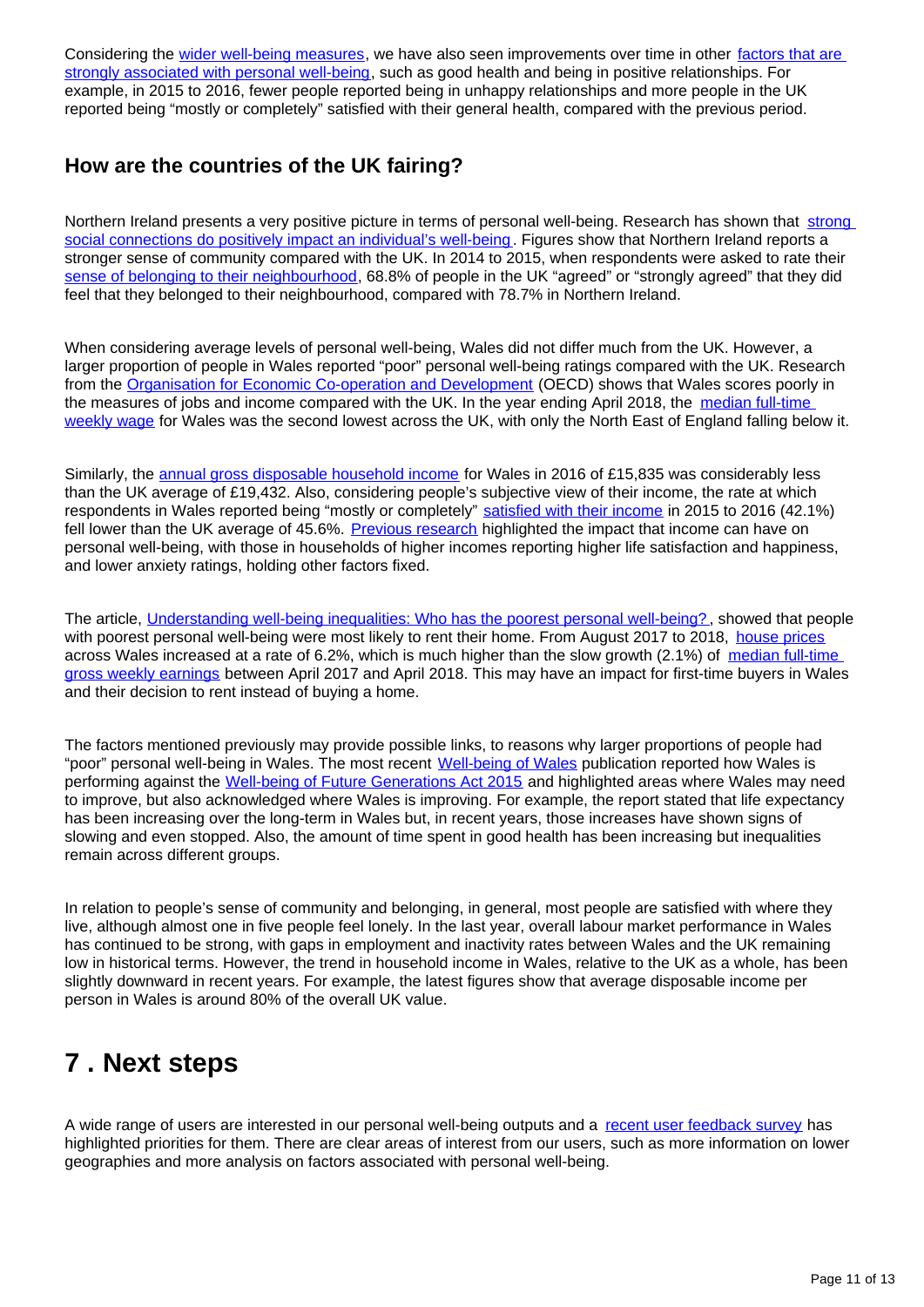In coming months, we will be reaching out to local and regional users to deliver more information about well-being and inequalities. Also, as there is a need for understanding the relationship between personal well-being and economic well-being, we will examine this as part of our next release in January 2019. The aim will be to provide a fuller picture of well-being in the UK by looking at insights into people's lives to better support those who are struggling and those who are thriving in different aspects of life.

## <span id="page-11-0"></span>**8 . Quality and methodology**

The [Personal well-being in the UK Quality and Methodology Information report](https://www.ons.gov.uk/peoplepopulationandcommunity/wellbeing/methodologies/personalwellbeingintheukqmi) contains important information on:

- the strengths and limitations of the data and how it compares with related data
- uses and users of the data
- how the output was created
- the quality of the output including the accuracy of the data

### **How we measure personal well-being**

Since 2011, we have asked personal well-being questions to adults aged 16 years and over in the UK to better understand how they feel about their lives. This release presents headline results for the year ending June 2018, along with changes over the last six years. It provides data at the UK and country level. The four personal wellbeing questions are:

- Overall, how satisfied are you with your life nowadays?
- Overall, to what extent do you feel the things you do in your life are worthwhile?
- Overall, how happy did you feel yesterday?
- Overall, how anxious did you feel yesterday?

People are asked to respond on a scale of 0 to 10, where 0 is "not at all" and 10 is "completely". We produce estimates of the mean ratings for all four personal well-being questions, as well as their distributions (as shown in Table 1).

#### **Table 1: Labelling of thresholds**

| Life satisfaction, worthwhile and happiness<br>scores |               | <b>Anxiety scores</b>            |          |
|-------------------------------------------------------|---------------|----------------------------------|----------|
| Response on an 11 point scale                         | Label         | Response on an 11 point<br>scale | Label    |
| $0$ to 4                                              | Low           | $0$ to 1                         | Very low |
| $5$ to $6$                                            | <b>Medium</b> | $2$ to $3$                       | Low      |
| $7$ to $8$                                            | High          | 4 to 5                           | Medium   |
| 9 to 10                                               | Very high     | 6 to 10                          | High     |

Source: Office for National Statistics